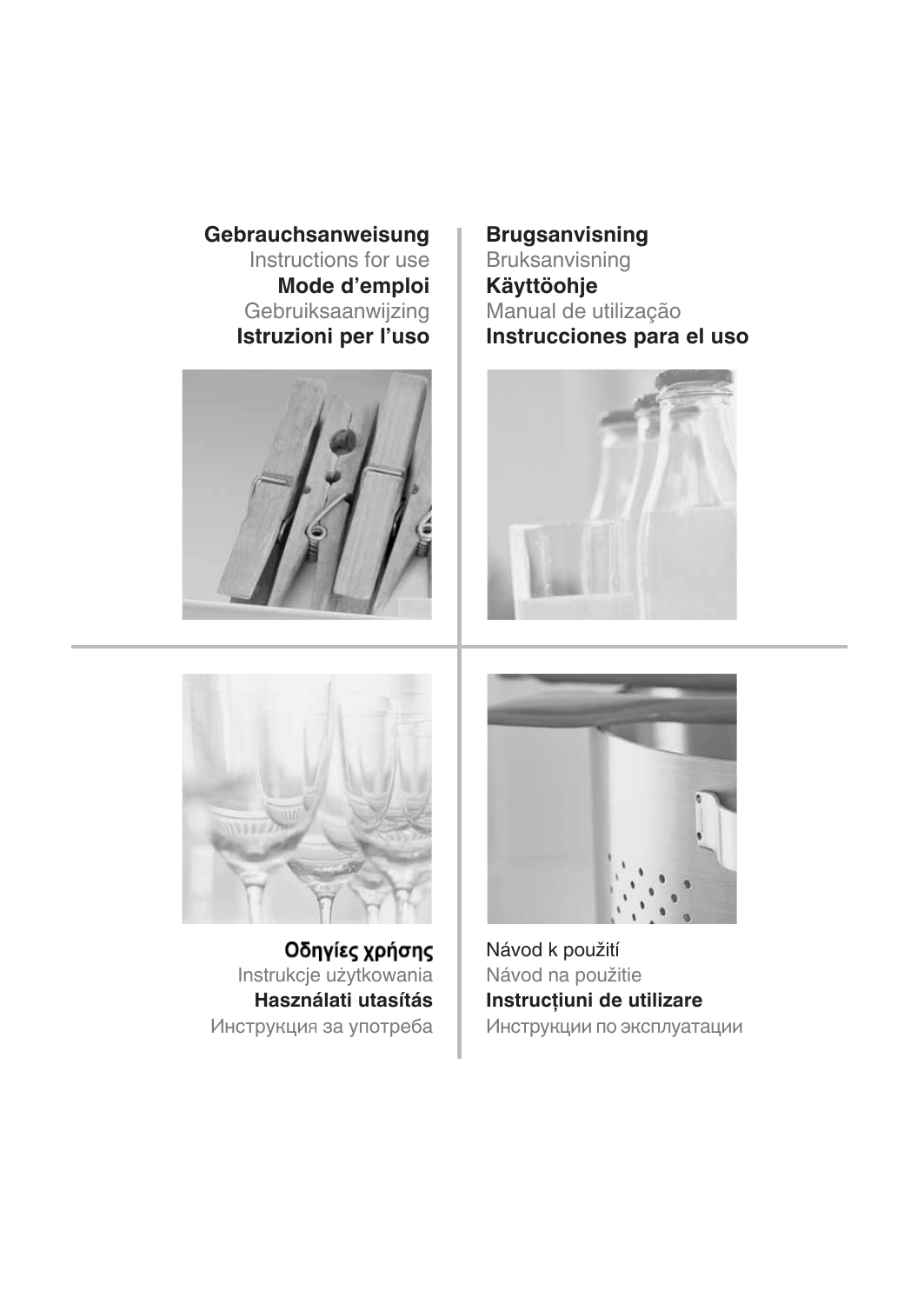| <b>DEUTSCH</b>    | Gebrauchsanweisung           | Seite 4      |
|-------------------|------------------------------|--------------|
| <b>ENGLISH</b>    | Instructions for use         | Page 10      |
| <b>FRANÇAIS</b>   | Mode d'emploi                | Page 16      |
| <b>NEDERLANDS</b> | Gebruiksaanwijzing           | Pagina 22    |
| <b>ESPAÑOL</b>    | Instrucciones para el uso    | Página 28    |
| <b>PORTUGUÊS</b>  | Manual de utilização         | Página 34    |
| <b>ITALIANO</b>   | Istruzioni per l'uso         | Pagina 40    |
| ΕΛΛΑΣ             | Οδηγίες χρήοης               | Σελίδα 46    |
| <b>SVENSKA</b>    | Bruksanvisning               | Sidan 52     |
| <b>NORSK</b>      | <b>Bruksanvisning</b>        | Side 58      |
| <b>DANSK</b>      | Brugsanvisning               | Side 64      |
| <b>SUOMI</b>      | Käyttöohje                   | Sivu 70      |
| <b>POLSKI</b>     | Instrukcje użytkowania       | Strona 76    |
| ČESKY             | Návod k použití              | Strana 82    |
| <b>SLOVENSKY</b>  | Návod na použitie            | Strana 88    |
| <b>MAGYAR</b>     | Használati utasítás          | Oldal 94     |
| <b>РУССКИЙ</b>    | Инструкции по эксплуатации   | Страница 100 |
| <b>БЪЛГАРСКИ</b>  | Инструкция за употреба       | Страница 106 |
| <b>ROMANA</b>     | Instrucțiuni de utilizare    | Pagina 112   |
| <b>УКРАЇНСЬКА</b> | Інструкції щодо установлення | Сторінка 118 |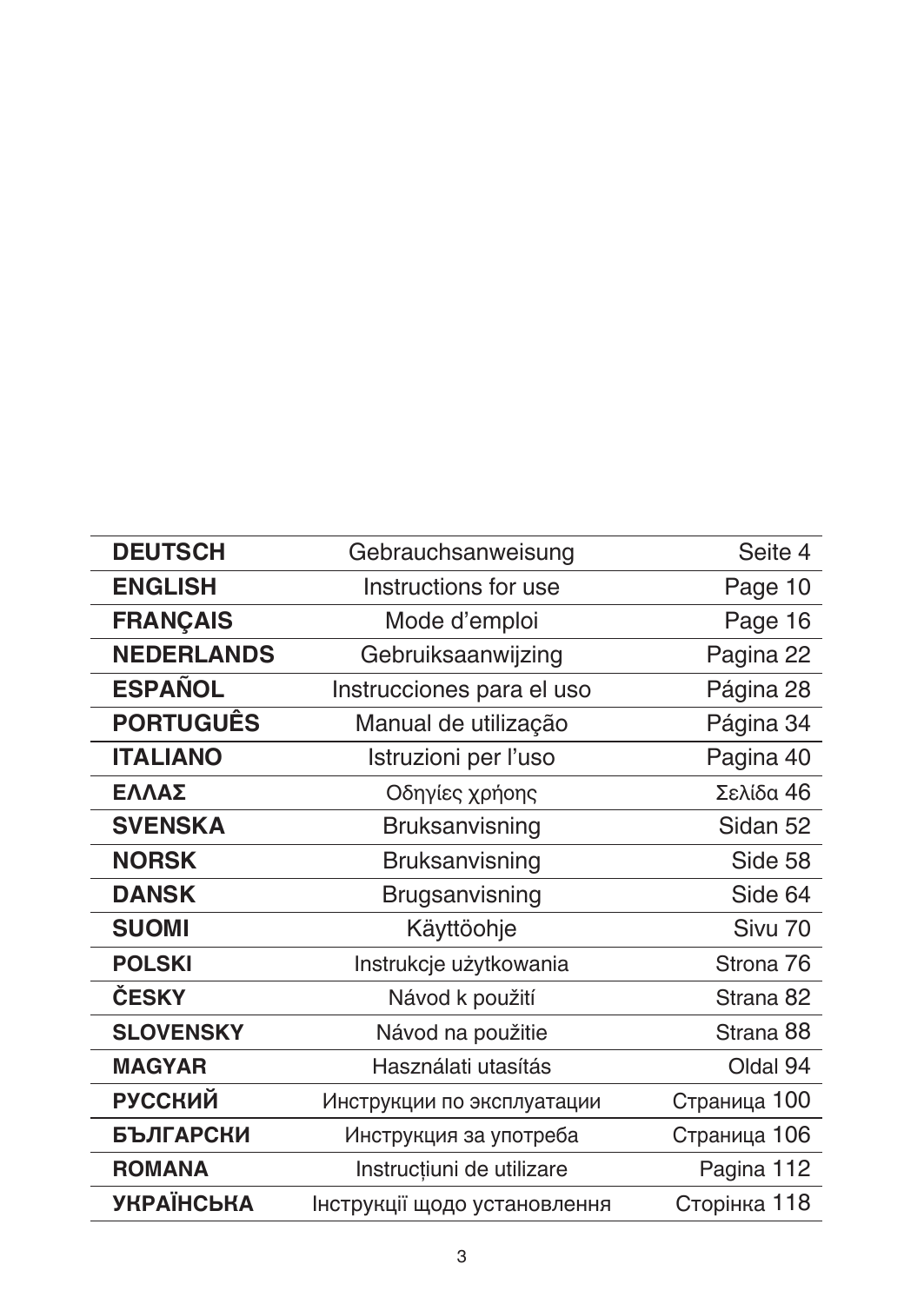# **FIRST USE**

Connect the appliance to the mains power supply.

A beep may be emitted by some models, to indicate that the temperature alarm has intervened: press and hold the button to switch off acoustic alarms. As applicable, insert the anti-bacterial/antiodour filter into the fan as indicated on the filter package.

Note: after switching on, the refrigerator needs approximately 4/5 hours to reach the correct temperature for storing a normal fridge load of food.

# **APPLIANCE MAINTENANCE AND CLEANING**

Clean the appliance regularly using a cloth and a solution of lukewarm water and neutral detergent specifically formulated for refrigerator interiors. Never use abrasive detergents. Clean inside the defrost water drain outlet on the rear wall of the refrigerator (near the fruit and vegetable crisper drawer) regularly, using the tool supplied with the appliance so as to ensure defrost water is removed correctly (see figure).

Before all cleaning or maintenance procedures, unplug the appliance from the mains or disconnect the electricity supply.

# **CHANGING THE BULB OR LED (depending on the model)**

Always unplug the refrigerator before replacing any light bulbs, then follow the relevant instructions in accordance with the type of lighting fitted in your appliance.

Only use bulbs of the same type, which can be requested from the After-Sales Service and authorised dealers.

### **Lighting type 1)**

- 1. Loosen the screws and take off the lamp cover.
- 2. The lamp has a bayonet bulb and needs to be pulled out, not unscrewed, following the directions of the arrows as indicated.
- 3.After the new bulb has been inserted, replace the lamp cover and wait five minutes before plugging the appliance back in.

### **Lighting type 2)**

To remove the light bulb, turn anticlockwise as shown in the figure. Wait for 5 minutes before reconnecting the appliance.

### **Lighting type 3)**

If the product has LED lighting which is in need of replacing, contact the After-Sales Service for assistance.

LED lights last longer than normal bulbs, they illuminate better and are more environmentally friendly







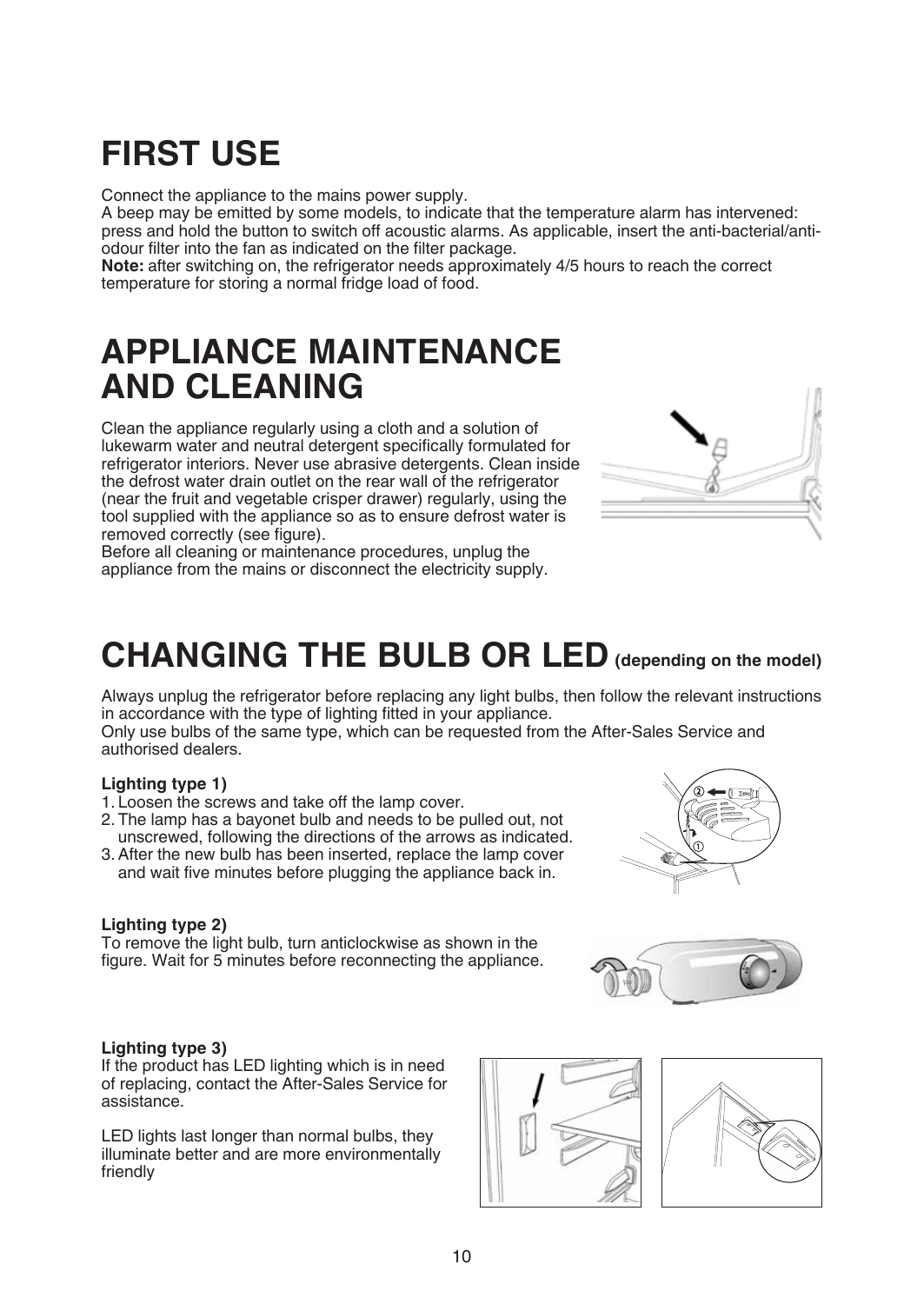# **WHEN THE APPLIANCE IS NOT IN USE**

Unplug the appliance from the mains, then empty, defrost (if necessary) and clean it. Leave the doors ajar, so that air can circulate inside the compartments. This will prevent the formation of mould and bad odours.

# **DURING BLACKOUTS**

Keep the doors closed to allow the stored food to stay cold as long as possible. Do not refreeze partially thawed food. If the blackout persists, the blackout alarm may sound (depending on the model).

# **REFRIGERATOR COMPARTMENT**

The refrigerator compartment is designed for the storage of fresh food and beverages. **Refrigerator compartment defrosting is completely automatic.**

Droplets of water on the rear wall of the compartment indicate that the periodic automatic defrost cycle is in progress. The defrost water is automatically routed to a drain outlet and into a container from which it evaporates.

Depending on the model, the appliance may have a special box ("Meat & Fish" or "Zero Degrees") which is ideal for the storage of fresh meat and fish.

**Important:** refrigerator accessories must not be washed in a dishwasher.

**Note:** the ambient temperature, the door opening frequency and the position of the appliance may affect temperatures inside the two compartments. Set the temperature in accordance with these factors.

**Note:** when there is a lot of moisture inside the refrigerator compartment and on the glass shelves in particular, condensation may form. In this case, we recommend closing any liquidfilled containers (e.g.: saucepans full of stock), wrapping foods with a high liquid content (e.g.: vegetables) and setting the temperature to a warmer value.

### **Removing the crisper drawer (depending on the model)**

If your product only has a crisper drawer, to facilitate its removal we recommend emptying (and, if necessary, removing) the two lower door trays beforehand.

### **Fan and anti-bacterial/anti-odour filter (depending on the model)**

The fan will ensure uniform air circulation inside the compartment, for improved food storage and excess moisture reduction. Do not obstruct the fan inlet. The fan can be activated/deactivated manually (see Quick Start Guide); when activated, it works automatically as necessary.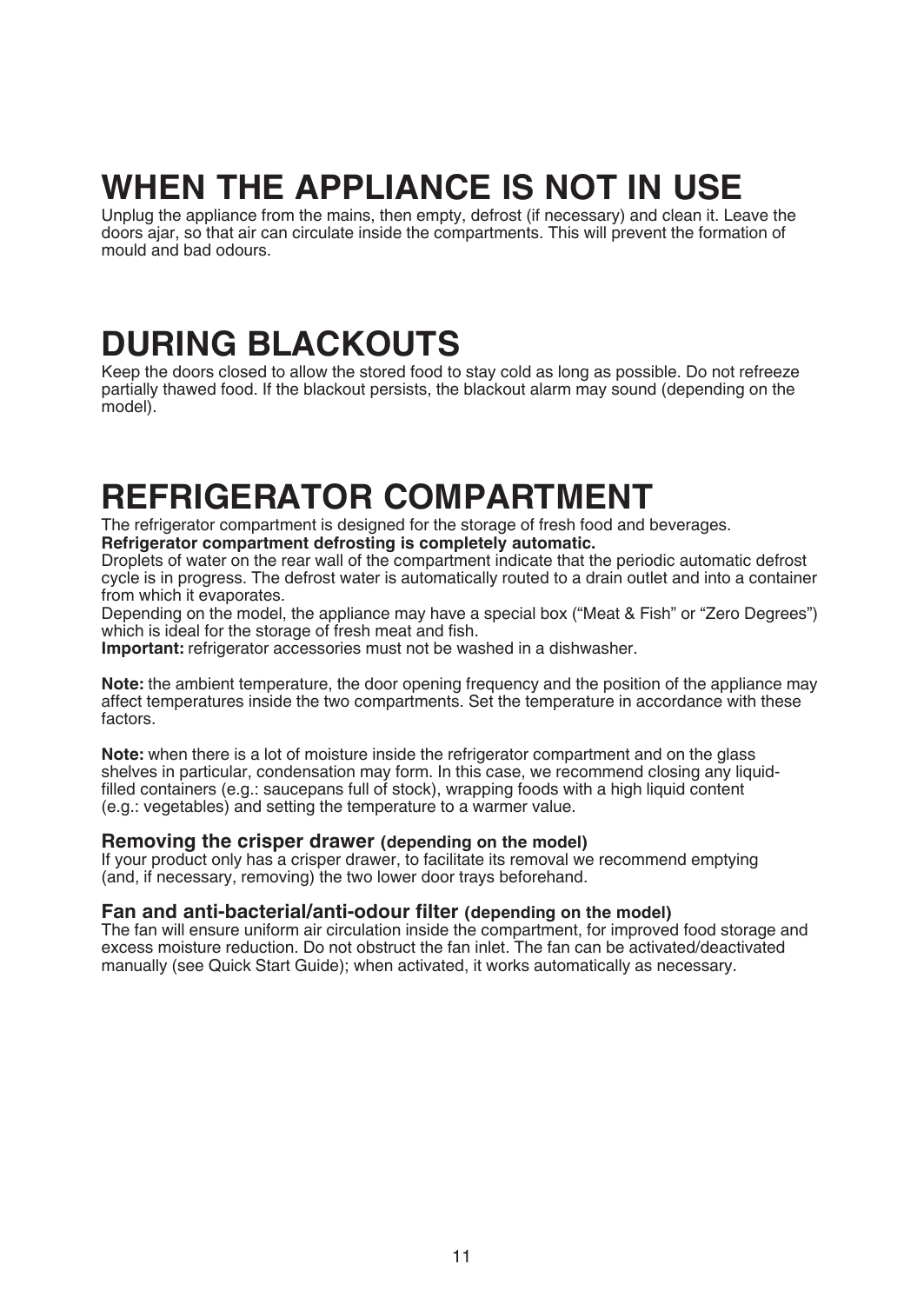# **FREEZER COMPARTMENT**

The freezer compartment  $\mathbb{R}$   $\rightarrow$  stores frozen food (for the period indicated on the package) and freezes fresh food. The amount of fresh food that can be frozen in 24 hours is shown on the rating plate; place the food in the freezer compartment (see Quick Start Guide), leaving leaving enough space around the packages to allow air to circulate. Refreezing partially thawed food is not recommended. It is important to wrap food so that no water, moisture, or vapour may penetrate. To save energy and prolong the life of the appliance, make sure hot foods are never placed inside it. **Note:** the ambient temperature, door opening frequency and position of the appliance can affect the temperatures inside the two compartments. Set the temperature based on these factors. **Making ice cubes**

Fill the ice cube tray (where provided) 2/3 full and place it in the freezer compartment. Never use sharp or pointed objects to remove the ice.

### **Removing drawers (depending on model)**

Pull the drawers all the way out, lift them up a little and remove. To create more space, the freezer compartment can also be used as follows:

A) If the freezer compartment base resembles figure A, remove the upper drawers and/or lids. The lower drawer should be left in position. Make sure that, once the food has been placed on the racks/shelves, the door closes properly.

B) If the freezer compartment base resembles figure B, remove all drawers or lids. Make sure that, once the food has been placed on the racks/shelves, the door closes properly.

### **Removing the lid (if present)**

Open the lid and remove the pin, as illustrated in figure C.

# **DEFROSTING THE FREEZER COMPARTMENT (depending on the model)**

### No Frost models do not need defrosting.

For other models, if frost forms in the freezer compartment, we recommend it is defrosted twice a year or whenever an excessive amount of frost has formed (3 mm thickness).

### **It is perfectly normal for frost to form.**

The amount of frost which forms and the rate at which it builds up depends on room temperature and humidity, and on how often the door is opened. To defrost, unplug the appliance and remove all foodstuffs. Leave the door ajar to allow the frost to melt. For products with a freezer compartment below the refrigerator compartment, the defrost water drain pipe can be removed (see figure) and a recipient placed underneath.

After defrosting, replace the drain pipe, making sure that no water is left in it. Clean inside the freezer compartment and dry carefully. Switch the appliance back on and place the food back inside.



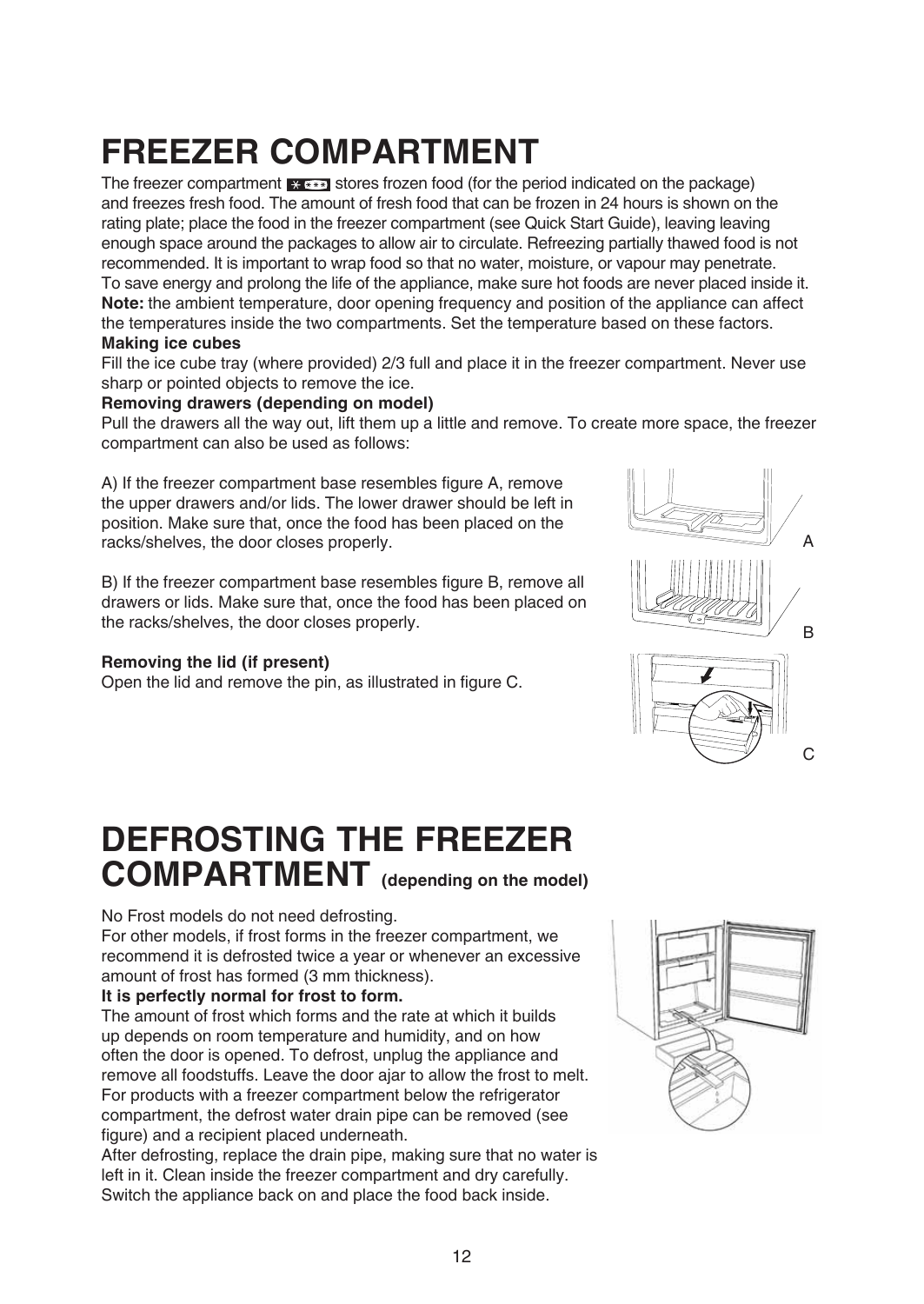# **MEAT & FISH BOX (depending on model)**

The Meat & Fish box was designed specially to keep foods fresher for longer, without altering nutritional values or original freshness. Do not store fruit or vegetables in this box, as the temperature may drop below 0°C, causing water contained in the food to freeze.

## **Temperature Adjustment**

The temperature inside the Meat & Fish box is indicated by the position of the arm on the door of the box, and depends on the general temperature of the refrigerator compartment.



We recommend setting the temperature of the refrigerator compartment between  $+2^{\circ}$  and  $+6^{\circ}$ . To work out if the temperature inside the Meat & Fish box is correct, refer to the pictures below:





*<u>SAMANAHHHHHHHHH</u>HH* 

When the arm points to the left, you need to raise the temperature in the refrigerator compartment.

When the arm is in the middle, the temperature is ok.

When the arm points to the right, you need to lower the temperature in the refrigerator compartment.

**Important:** when the function is activated and foods with a high water content are present, condensation may form on the shelves. In this case, disable the function temporarily.

## **Removing the Meat & Fish compartment:**

To ensure correct operation of the product, adequate preservation of food and to optimise energy consumption, it is advisable not to remove the Meat & Fish compartment if the symbol  $\frac{1}{2}$  (see Quick Guide) is not present on the control panel. In all other cases, the Meat & Fish compartment can be removed to obtain more space inside the refrigerator.

Proceed as follows:

1. Remove the compartment drawer (Figure 1).

2. Remove the drawer cover by releasing the bottom side clips (Figure 2).

To reinstate the Meat & Fish compartment, make sure to refit the drawer cover before inserting the drawer and reactivating operation. 3. Press the "**Meat & Fish compartment function**" button on the control panel for 3 seconds, until the yellow indicator goes off. To optimise energy consumption, it is advisable to deactivate the Meat & Fish compartment and remove its components (except the shelf above the crisper drawers).



Fig. 1

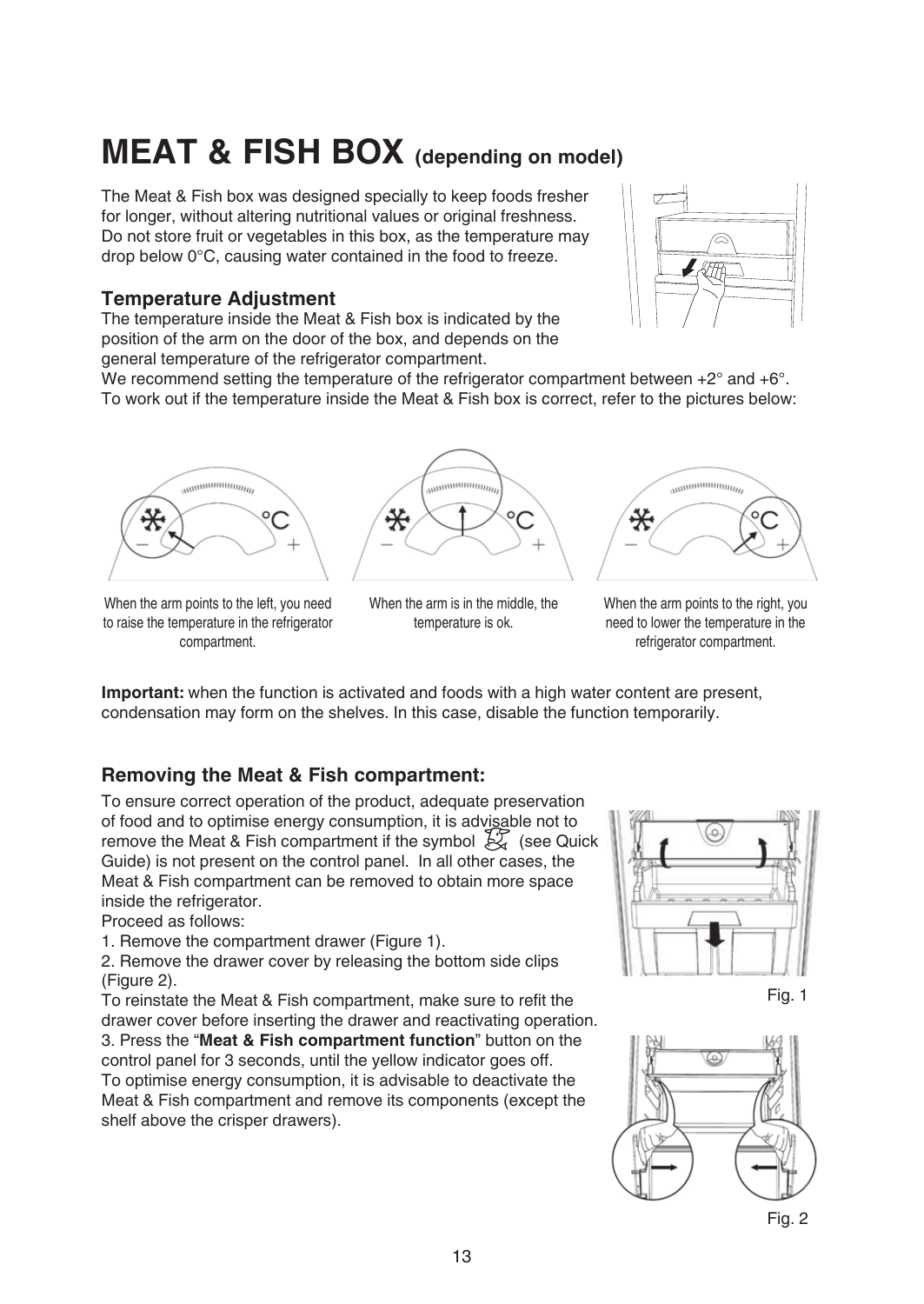# **"ZERO DEGREES" BOX (depending on the model)**

The **"Zero Degrees"** box is specifically designed to maintain a low temperature and a suitable humidity level, in order to keep foods fresher for longer (e.g. meat, fish, fruit and winter vegetables).



### **Activating and deactivating the box**

The temperature inside the box, when active, is approximately 0°.

To activate the compartment, press the button shown in the figure for more than 1 second, until the symbol lights up

The symbol lit indicates that the compartment is functioning. Press the button again for more than 1 second to deactivate the compartment



The following factors are vital for the **"Zero Degrees"** box to work properly:

- the refrigerator compartment must be switched on
- the temperature of the refrigerator compartment must be between +2°C and +6°C
- the box must be inserted to enable activation
- no special functions, such as Standby, Cooling-Off, Vacation, that disable the product or the refrigerator compartment are selected.

If one of these special functions has been selected, the **"Zero Degrees"** box must be deactivated manually, and any fresh food inside it removed.

### **Note:**

- if the symbol does not light up when the box is activated, check that the box is properly inserted; if the problem persists, contact your nearest authorized After-sales Service
- if the box is active and the drawer open, the symbol on the control panel may be deactivated automatically. If the drawer is inserted, the symbol will become active again
- irrespective of the state of the box, a slight noise may be heard: this is normal and is not a cause for concern.
- when the box is not active, the temperature inside it depends on the general temperature inside the refrigerator compartment. In this case, we recommend it is used to store fruit and vegetables which are not sensitive to cold temperatures (fruits of the forest, apples, apricots, carrots, spinach, lettuce, etc.).

**Important**: If the function is activated and food with high water content is present, condensate may form on the shelves. In this case, temporarily deactivate the function.

When placing small containers and food products on the top shelf of the "zero degrees" compartment, make sure they do not accidentally fall between the drawer and the back of the refrigerator compartment.

## **Removing the "Zero Degrees" box:**

The **"Zero Degrees"** box can be removed to create more space inside the refrigerator. In this case proceed as follows:

- to facilitate removal, we recommend emptying (and if necessary, removing) the two lower door trays

- switch off the box
- pull out the drawer and the white plastic shelf underneath the box.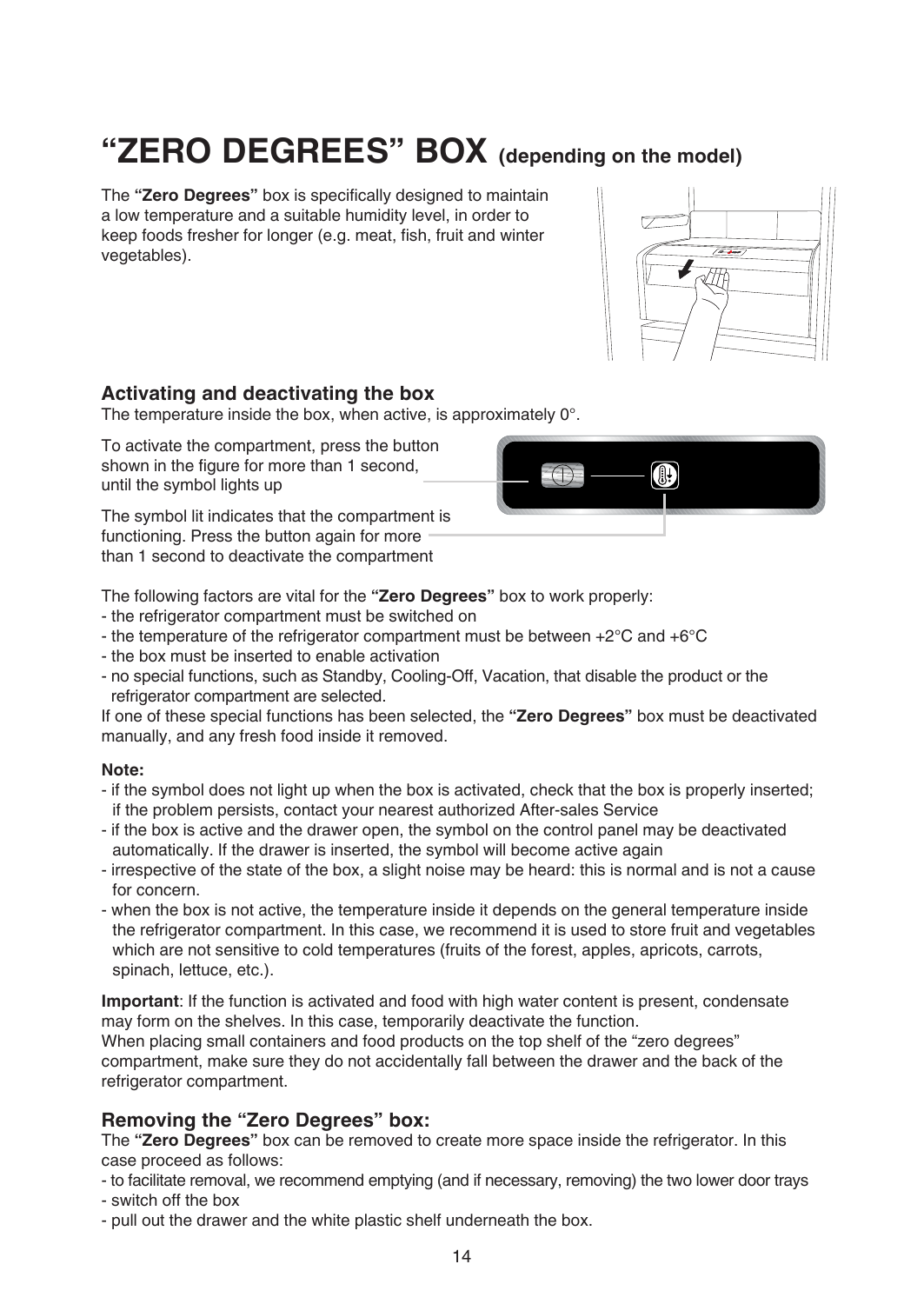**Note:** the upper shelf and the side supports cannot be removed.

To restore **"Zero Degrees"** box operation, make sure you replace the white plastic shelf underneath the box before inserting the drawer and reactivating the function. To optimise energy consumption, we recommend you deactivate the **"Zero Degrees"** box and remove it. Clean the box and all its parts regularly, using a cloth and a solution of warm water and neutral detergent specifically formulated for refrigerator interiors (take care not to immerse the white plastic shelf underneath the box in water).

#### **Before cleaning the box (including the outside), remove the drawer so as to disconnect the box from the electricity supply.**

Never use abrasive detergents.

# **AFTER-SALES SERVICE**

**Before contacting the After-Sales Service:** Switch the appliance on again to see if the problem has been solved. If it has not, unplug the appliance and wait for about an hour before switching on again.

If the appliance is still not working after you have gone through all the checks listed in the troubleshooting guide and switched it off then on again, contact the After-Sales Service to explain the problem and have the following information ready:

- the type of fault
- the model
- the type and serial number of the appliance (given on the rating plate)

• the Service number (the number after the word SERVICE on the rating plate inside the appliance)



**Note:**

**the door opening direction can be changed. If this operation is performed by the After-Sales Service it is not covered by the warranty.**

## **ELECTRICAL CONNECTION FOR GREAT BRITAIN AND IRELAND ONLY**

## **Warning - this appliance must be earthed**

### **Fuse replacement**

If the mains lead of this appliance is fitted with a BS 1363A 13amp fused plug, to change a fuse in this type of plug use an A.S.T.A. approved fuse to BS 1362 type and proceed as follows:

- 1. Remove the fuse cover (**A**) and fuse (**B**).
- 2. Fit replacement 13A fuse into fuse cover.
- 3. Refit both into plug.

### **Important:**

The fuse cover must be refitted when changing a fuse and if the fuse cover is lost the plug must not be used until a correct replacement is fitted. Correct replacement are identified by the colour insert or the colour embossed in words on the base of the plug. Replacement fuse covers are available from your local electrical store.

### **For the Republic of Ireland only**

The information given in respect of Great Britain will frequently apply, but a third type of plug and socket is also used, the 2-pin, side earth type.

### **Socket outlet / plug (valid for both countries)**

If the fitted plug is not suitable for your socket outlet, please contact After-sales Service for further instruction. Please do not attempt to change plug yourself. This procedure needs to be carried out by a qualified technician in compliance with the manufactures instructions and current standard safety regulations.